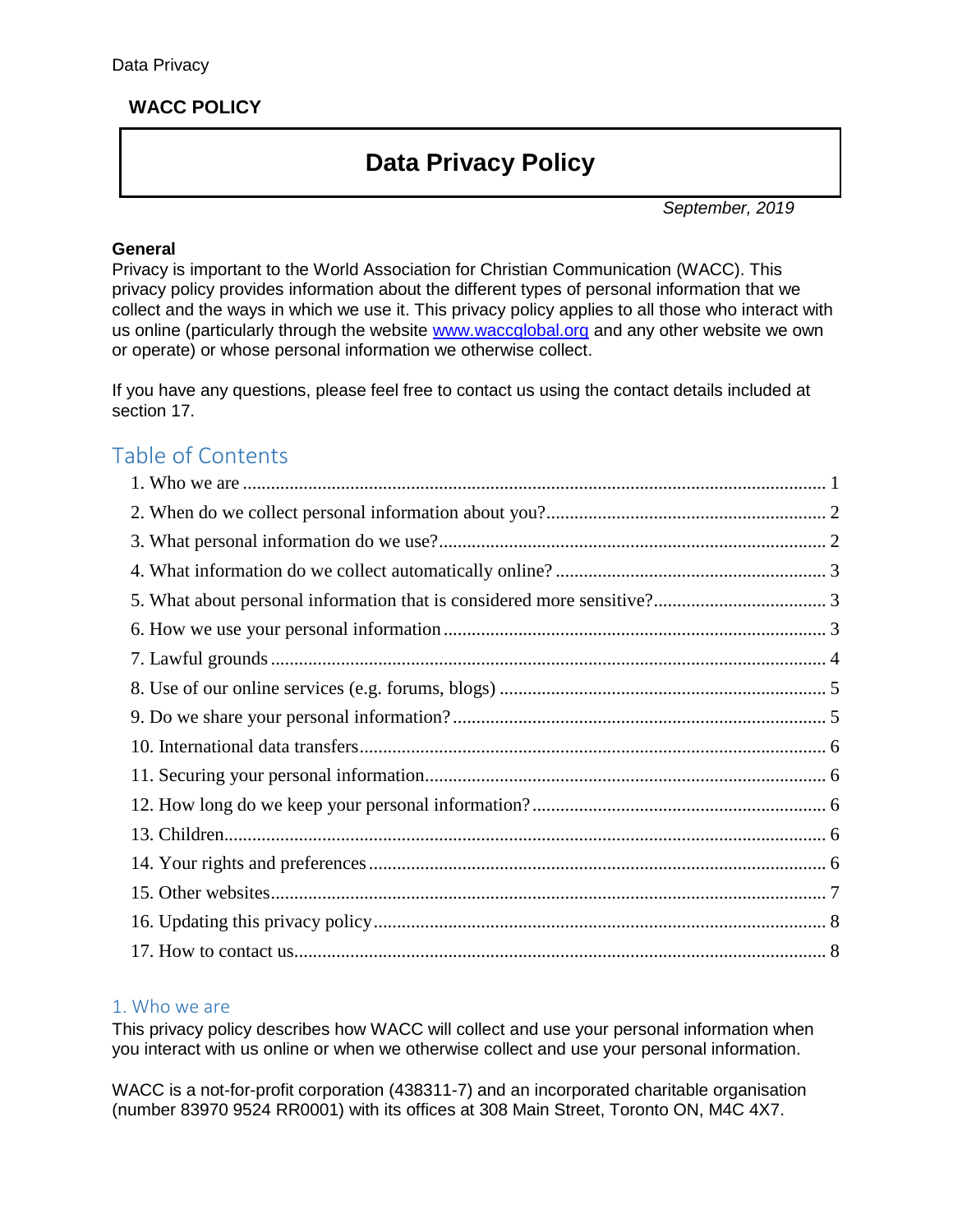WACC is also a UK Registered Charity (number 296073) and a Company registered in England and Wales (number 2082273) with its Registered Office at 100 Church Road, Teddington, TW11 8QE, United Kingdom.

The data protection regime in Canada is governed by the following four private sector privacy statutes: (i) the Federal Personal Information Protection and Electronic Documents Act (PIPEDA); (ii) Alberta's Personal Information Protection Act; (iii) British Columbia's Personal Information Protection Act; and (iv) Québec's Act Respecting the Protection of Personal Information in the Private Sector (collectively, Canadian Privacy Statutes). While PIPEDA governs the inter-provincial and international collection, use and disclosure of personal information, it also applies to organizations that collect, use and disclose personal information during a commercial activity that takes place within a province. In addition to these four statutes, Canada has also enacted anti-spam legislation (CASL).

In the United Kingdom, the Data Protection Act 2018 is the UK's implementation of the General Data Protection Regulation (GDPR). Everyone responsible for using personal data has to follow strict rules called "data protection principles" that ensure that information is: used fairly, lawfully, and transparently.

#### <span id="page-1-0"></span>2. When do we collect personal information about you?

We may obtain your personal information from a number of sources including:

- a. When you give it to us **directly**. For example, if you provide us with your email address to sign up to receive our news and information from WACC.
- b. When we obtain it **indirectly**. Your personal information may be shared with us by third parties such as recruitment agencies when we are recruiting staff or when we gather information on grant applicants. To the extent that we have not done so already and that we are required to, we will notify you when we receive personal information about you from them, and tell you how and why we intend to use that personal information.
- c. When it is **publicly available**. Your personal information may be available to us from external publicly available sources. This includes information available on government websites (e.g. U.S. federal and European institutions) or non-WACC company or institutional websites.
- d. When you visit our **website**. Our website uses cookies and other tracking technologies to improve your experience of our website—this can involve collecting personal information.
- e. Via **social media platforms**. Depending on your privacy settings for social media services, we may also access information from those accounts or service or when you interact with us on Facebook, Twitter or other social media accounts.

#### <span id="page-1-1"></span>3. What personal information do we use?

We may collect, store, and otherwise process the following kinds of personal information:

- your full name and contact details, including email address, postal address, and telephone number;
- profile information and user name if you register on our website;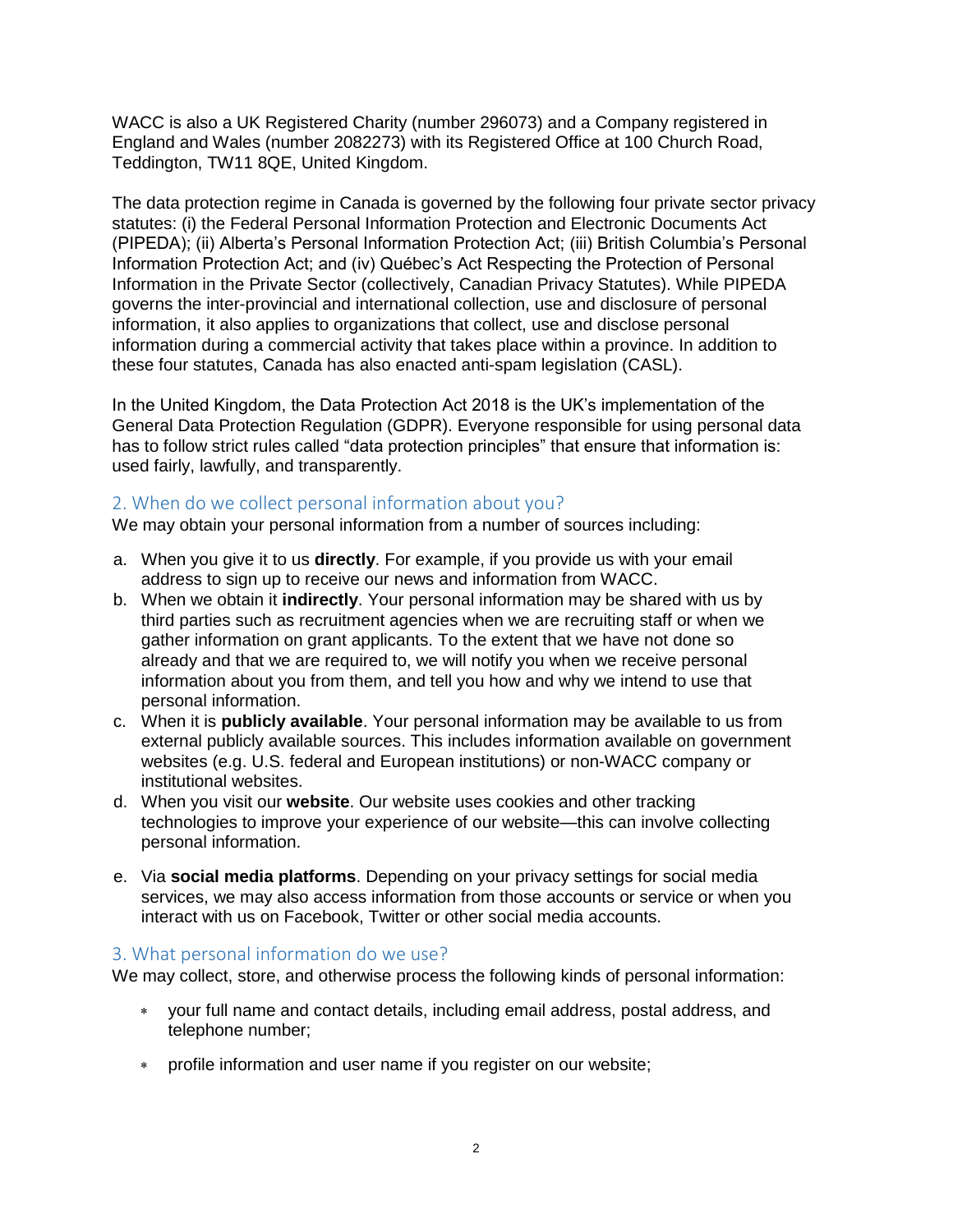- information you provide in connection with your application for a grant, which may include date of birth, biographical information, education and work experience, information about family members, employment information, citizenship and tax residency information, passport, dietary information, images of your signature, expenses, amount and intended purpose of grants you are involved in, and information about your participation in a specific program;
- information you provide when you are considered for a governance role which may include education and work experience, information about family members, employment information, potential conflicts of interest, and expenses;
- information you provide when you are considered as a consultant which may include education and work experience, employment information, images of your signature, and information about the services you may provide to WACC;
- information about your use of our information and communications systems;
- financial information including bank details, payment card details;
- your communication preferences;
- information about your professional status and role.

#### <span id="page-2-0"></span>4. What information do we collect automatically online?

We will also collect certain information automatically every time you interact with our website. We may do this through server log files, cookies, and pixel tags. While the information obtained may not be personal information under the laws of the country you are based in, we recognize that there are certain laws (e.g. EU law) where this information is likely to be personal information.

For instance, we identify and log the Internet Protocol (IP) address of the device you use to access our website automatically in our server log files whenever you visit our website, along with the time of your visit and pages you visit. While the intention of such a practice is to calculate website usage levels and to help us diagnose problems with the website's servers, we recognize that an IP address is also an online identifier that can be used to create profiles of individuals behind devices. Thus, if we combine non-personal information with personal information, we will treat the combined information as personal information as long as it is combined.

#### <span id="page-2-1"></span>5. What about personal information that is considered more sensitive?

Certain countries have laws that recognize particular types of personal information as more sensitive and therefore requiring greater protection. We will only collect and use this sensitive information if there is a valid reason for doing so and where the law allows us to. For instance, there are stricter rules about the collection and use of sensitive information where EU law applies.

#### <span id="page-2-2"></span>6. How we use your personal information

WACC will use your personal information:

 to fulfil your requests to become a member or to submit an application or register on the website;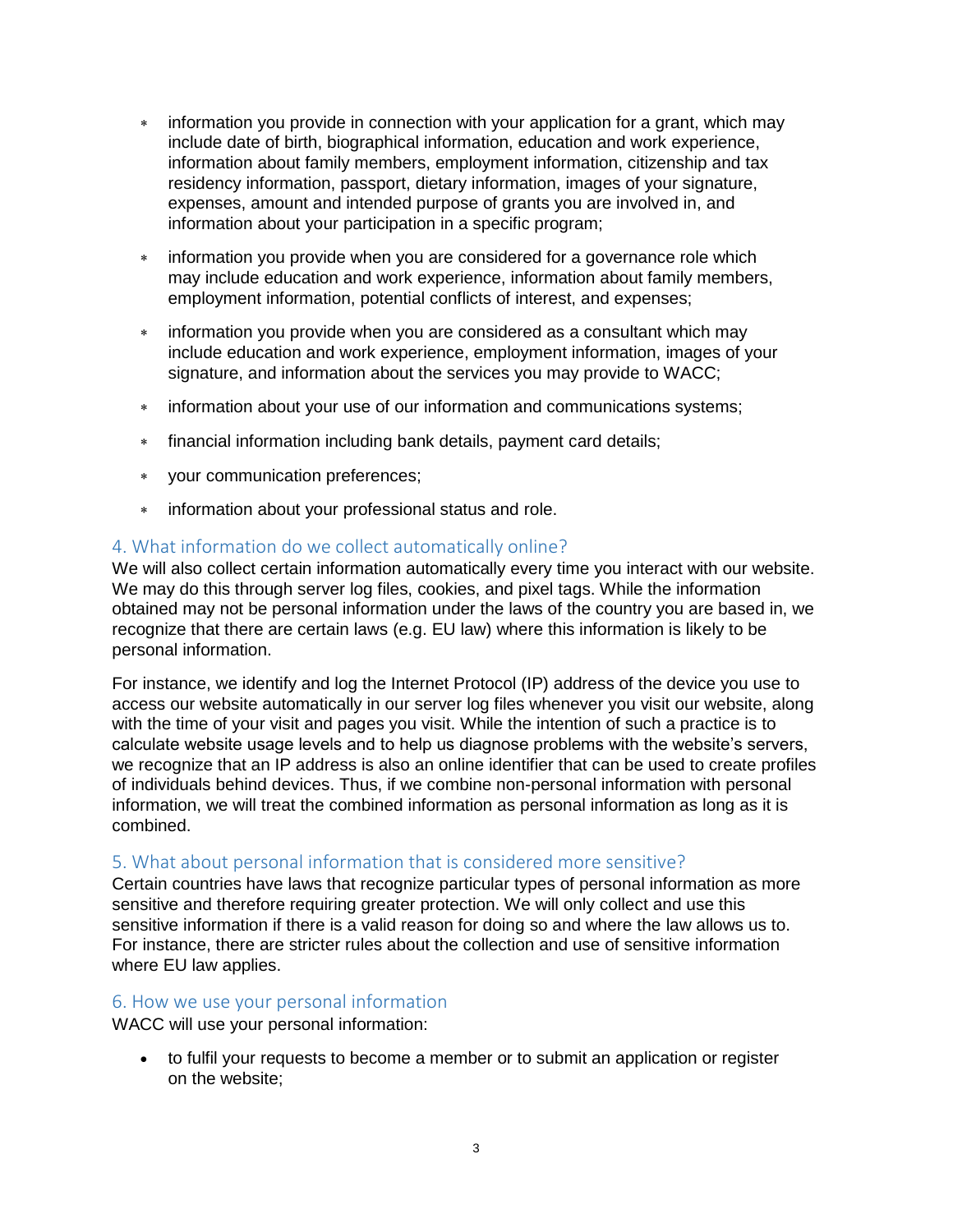- to inform our regional associations of your interest in the WACC network and its activities;
- to allow us to review, evaluate and administer grants, scholarships, and other WACC programs;
- to enable us to monitor progress and completion of those programs;
- to enable us to monitor and manage conflicts of interest;
- to enable us to manage governance transactions;
- to contact you if you are involved in a project we are administering;
- to contact you to make recommendations, proposals, or notices to you about opportunities you may potentially be interested in;
- to make administrative and marketing communications;
- to enable you to use our online services (e.g. our forums, message boards, blogs);
- to administer any financial transaction between us;
- to register you for an event and any administration associated with the event;
- to contact you for our advocacy purposes and to inform you of events or publications we think you may potentially be interested in;
- for research purposes so that we can identify key trends of findings in connection with our programs and projects;
- to satisfy legal obligations which are binding on us;
- for the prevention of fraud or misuse of service; and
- for the establishment of, defence against, or enforcement of legal claims.

### <span id="page-3-0"></span>7. Lawful grounds

Under certain laws, we are required to rely on one or more lawful grounds to collect and use the personal information that we have outlined above. We consider the grounds listed below to be relevant:

- a) **Consent**. We may obtain your consent to use your personal information in certain circumstances (e.g. to send you email marketing). We will ensure that when we obtain your consent, you are free both to give it and to decline to give it. Additionally, you may always withdraw your consent at any time without any detriment to you.
- b) **Contractual relationship**. Where it is necessary for us to use your personal information in order to perform a contract to which you are a party (or to take steps at your request prior to entering a contract).
- c) **Legitimate interests**. We rely on this basis where applicable law allows us to collect and use personal information for our legitimate interests and the use of your personal information is fair, balanced, and does not unduly impact your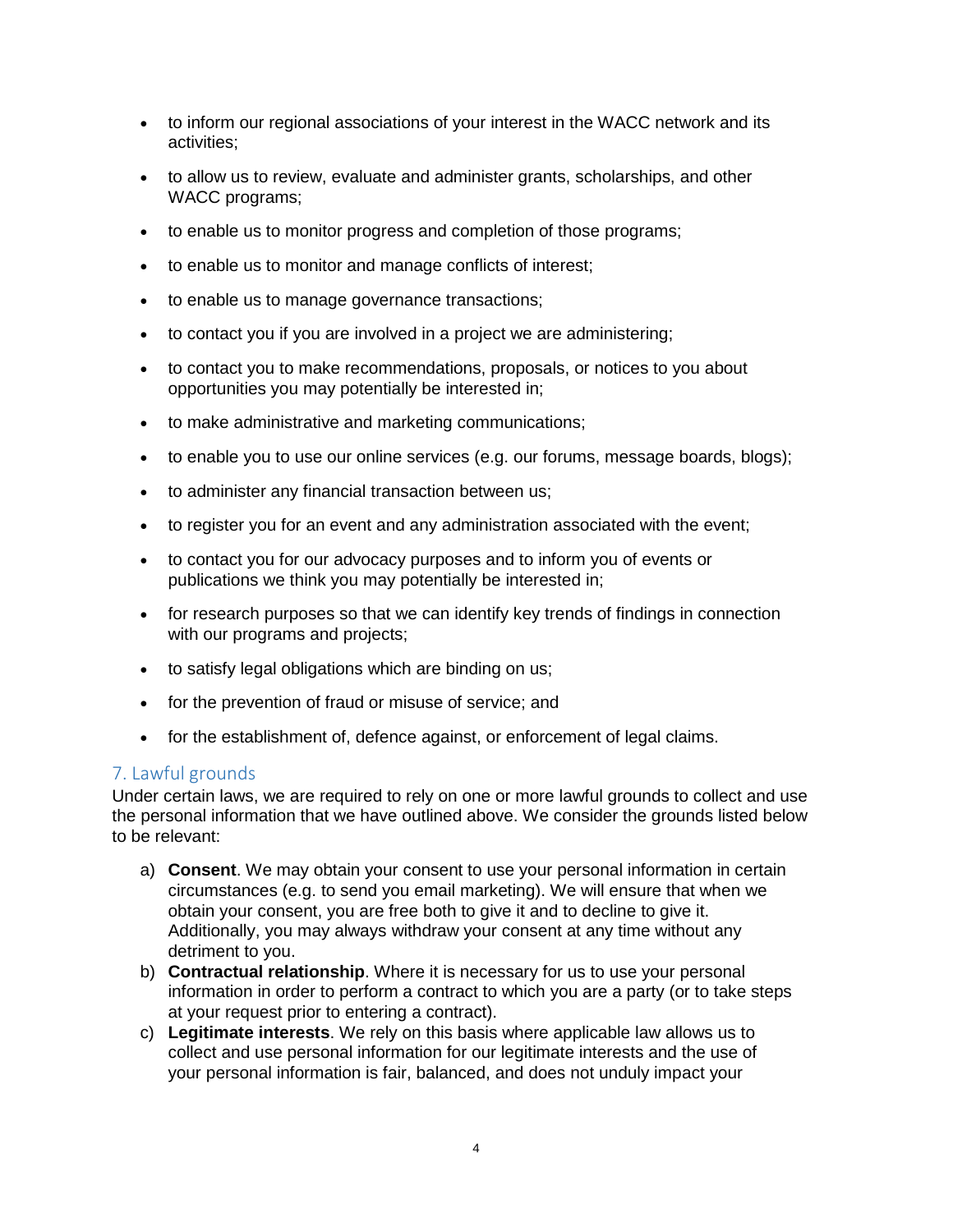<span id="page-4-0"></span>rights. For instance, it is in our legitimate interest to use personal information in the planning, delivery, and monitoring of our programmatic work and grant making.

d) **Legal obligation**. Where the processing of your personal information is necessary for us to comply with a legal obligation to which we are subject (e.g. because we have to provide information to tax authorities).

#### 8. Use of our online services (e.g. forums, blogs)

We may make available certain interactive services through our social media accounts and our website such as message boards, blogs, forums, and other resource points.

Any information (including personal information) that you might post becomes public information and may be available to other visitors to our website and to the general public. In addition, your name may be available in association with any posting you make. Additionally, information regarding your forum activities is also available for other users to view, including information on directors' and members' web pages.

Please exercise caution and discretion when posting information (including personal information) on online platforms. In particular, please do not post personal information about other individuals unless you are confident that they would not object to their personal information being used in this way. If you post any personal information relating to other people, you represent that you have the authority to do so and to permit us to use the information in accordance with this privacy policy. **WACC is not responsible for the use by others of the personal information that you disclose on our forums.**

#### <span id="page-4-1"></span>9. Do we share your personal information?

Apart from the conditions set out in this privacy policy, WACC will not sell, rent, or lease your personal information to third parties. However, we may ask third-party processors to assist us or we may disclose your personal information to selected third-party processors (such as agents or sub-contractors) for the purposes outlined at section 6. The third party in question will be obligated to use any personal information they receive in accordance with our instructions.

For instance, if we were to use a third-party marketing automation platform to assist with managing email addresses and sending emails to our subscribers: when you sign up to receive email updates from us and provide us with your email address, you will receive an automated email originating from this third party confirming your subscription and providing you with a link to unsubscribe from the list.

We may also engage third parties to assist us with website hosting, data analysis, transaction processing, grant making, and other administrative services.

We reserve the right to disclose your personal information to third parties:

- \* for auditing purposes;
- to enforce relevant Terms & Conditions;
- to protect any WACC operations including the rights, safety, and property of WACC and our staff;
- if we are under any legal or regulatory obligation to do so (e.g. to comply with legal process or requests from government authorities);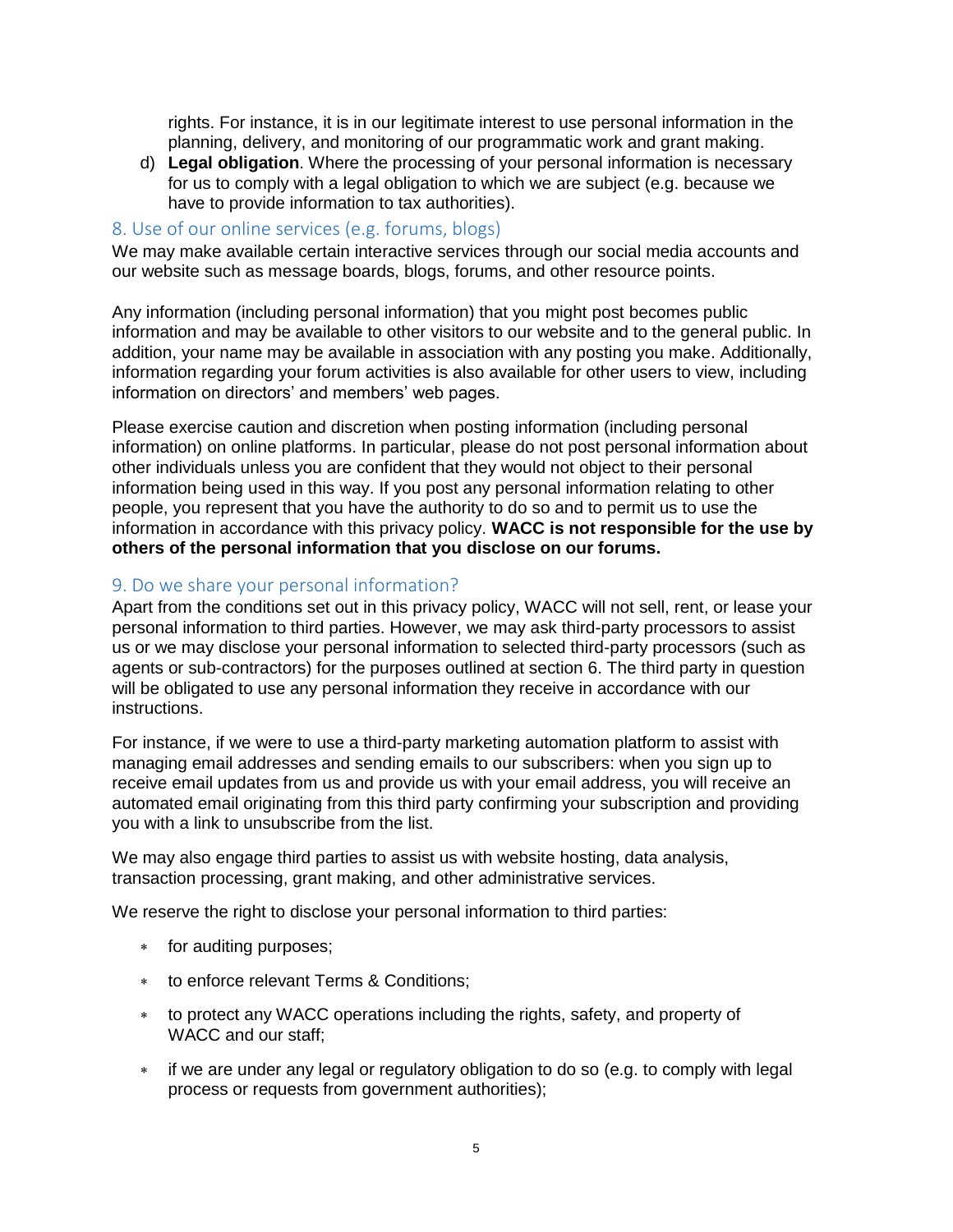- to permit us to pursue available remedies or limit the damages that we may sustain; and
- in connection with any legal proceedings or prospective legal proceedings, in order to establish, exercise, or defend our legal rights.

#### <span id="page-5-0"></span>10. International data transfers

Certain countries have rules around the transfer of personal information and require us to ensure that personal information remains protected according to appropriate standards. If you are located in the United Kingdom or the EU or your personal data is collected and used by an organization in the United Kingdom or the EU, please note that certain countries outside of the United Kingdom or the EU have a different standard of protection for personal information. In such cases, where your personal information is transferred, stored, and/or otherwise processed outside the United Kingdom or EU on a regular basis, we will implement appropriate safeguards designed to protect your personal information.

If you have any questions about the transfer of your personal information, please contact us using the details at section 17.

#### <span id="page-5-1"></span>11. Securing your personal information

We have appropriate security measures to prevent Personal Data from being accidentally lost, or used or accessed unlawfully. We limit access to your Personal Data to those who have a genuine business need to access it. Those processing your information will do so only in an authorised manner and are subject to a duty of confidentiality. We also have procedures in place to deal with any suspected Data Security Breach.

#### <span id="page-5-2"></span>12. How long do we keep your personal information?

WACC reviews the personal data it holds annually and removes data which does not conform to the purposes stated above. We keep personal information for as long as necessary:

- \* to comply with any statutory or regulatory requirements we are subject to under applicable law;
- to fulfil the purposes for which the personal information was collected; or
- to defend our or a third party's legal rights.

#### <span id="page-5-3"></span>13. Children

Our online platforms and services are not intended to be used by individuals under the age of sixteen (16) and we do not knowingly collect the personal information of individuals under the age of sixteen (16). If we are made aware of such information in our data processing systems, we will make every effort to remove it.

#### <span id="page-5-4"></span>14. Your rights and preferences

Please note that we will honour your requests to exercise your rights to the extent possible and required under applicable law.

You have the right to:

 ask us for **confirmation** of what personal information we hold about you, and to request a copy of that information; if we are satisfied that you have a legal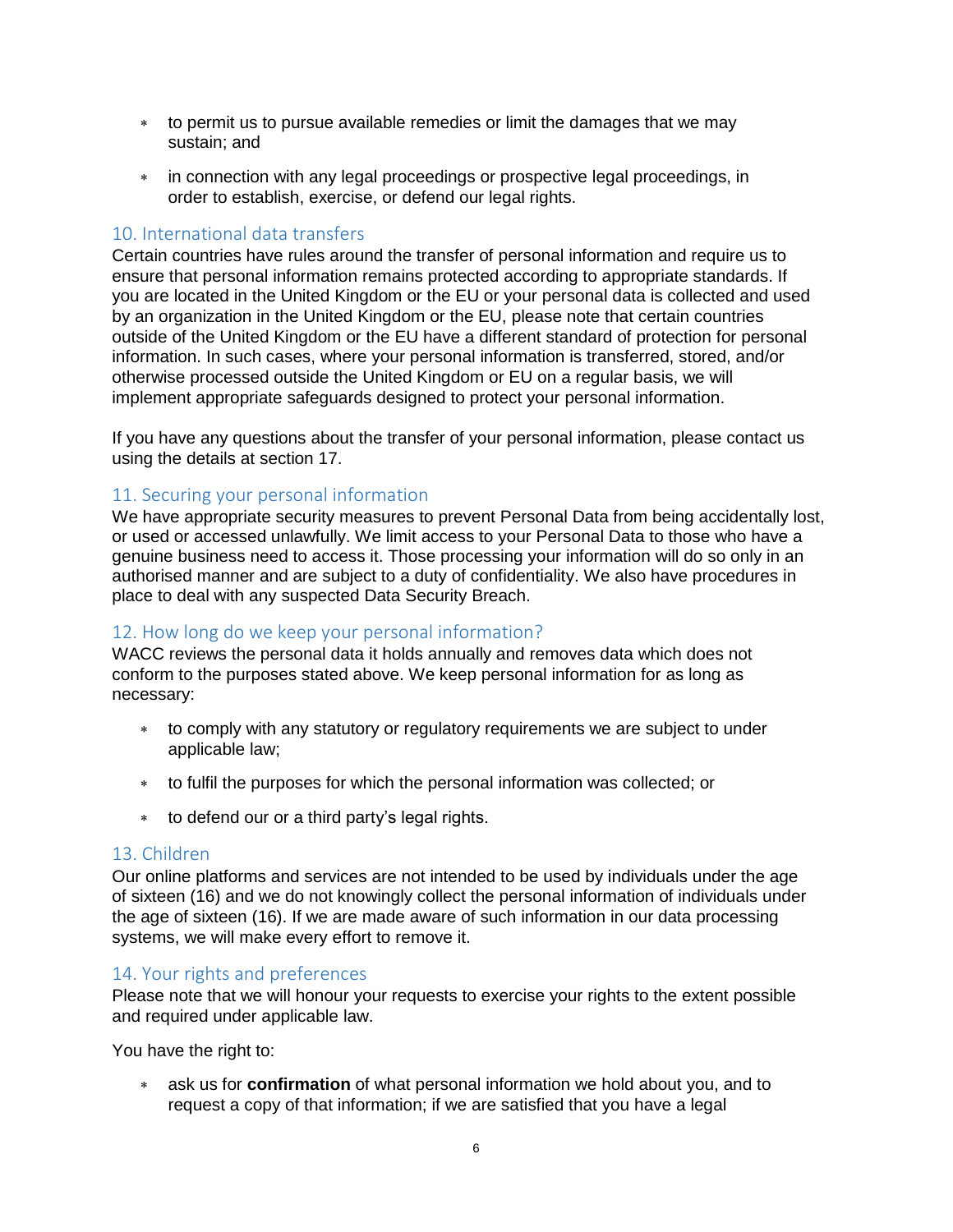entitlement to see this personal information, and we are able to confirm your identity, we will provide you with this personal information;

- **withdraw your consent** at any time if we have relied on consent as the lawful ground to use your personal information;
- request that we **delete** the personal information we hold about you, as far as we are legally required to do so;
- ask that we **correct** any personal information that we hold about you which you believe to be inaccurate;
- **object** to the processing of your personal information where we (i) process on the basis of the legitimate interests ground; (ii) use the personal information for direct marketing; or (iii) use the personal information for statistical purposes;
- ask for the **provision** of your personal information to either yourself or a third party, provided that the personal information in question has been provided to us by you, and is being processed by us (i) in reliance on your consent; or (ii) because it is necessary for the performance of a contract to which you are party; and in either instance, we are processing it using automated means; and
- ask for processing of your personal information to be **restricted** if there is disagreement about its accuracy or legitimate use.

**Please note that** you also have the right to lodge a complaint with your local data protection authority about how we use your personal information if you are located in the United Kingdom or the EU or your personal data is collected and used by an organization in the United Kingdom or the EU. Please always consider raising your concern with us first by contacting us using the contact details in section 17 below.

#### **Your choices regarding our use and disclosure of your personal information**

We give you choices regarding our use and disclosure of your personal information for marketing purposes. You may opt-out from:

 **Receiving electronic communications from us**: If you no longer want to receive marketing-related emails or text messages from us on a going-forward basis, you may opt-out by sending an email to [outreach@waccglobal.org](mailto:outreach@waccglobal.org) or by regular mail using the address provided at Section 17. You may also opt out of our email updates by using the unsubscribe link at the bottom of these emails.

We will try to comply with your request(s) as soon as reasonably practicable. Please note that if you opt out of receiving marketing-related emails, text messages, or paper communications from us, we may still send you important administrative messages, from which you cannot opt-out.

#### <span id="page-6-0"></span>15. Other websites

WACC's website may contain links to third-party websites. These linked websites are not under WACC's control and we are not responsible for the privacy practices or the contents of any such linked website, or any link contained in any linked website. We provide such links only as a convenience, and the inclusion of a link on the website does not imply endorsement of the linked website by WACC. If you provide any personal information through any such third-party website, your interaction will occur on such third-party's website (not on our website) and the personal information you provide will be collected by, and controlled by, the privacy policy of that third party. We recommend that you familiarize yourself with the privacy policies and practices of any such third parties.